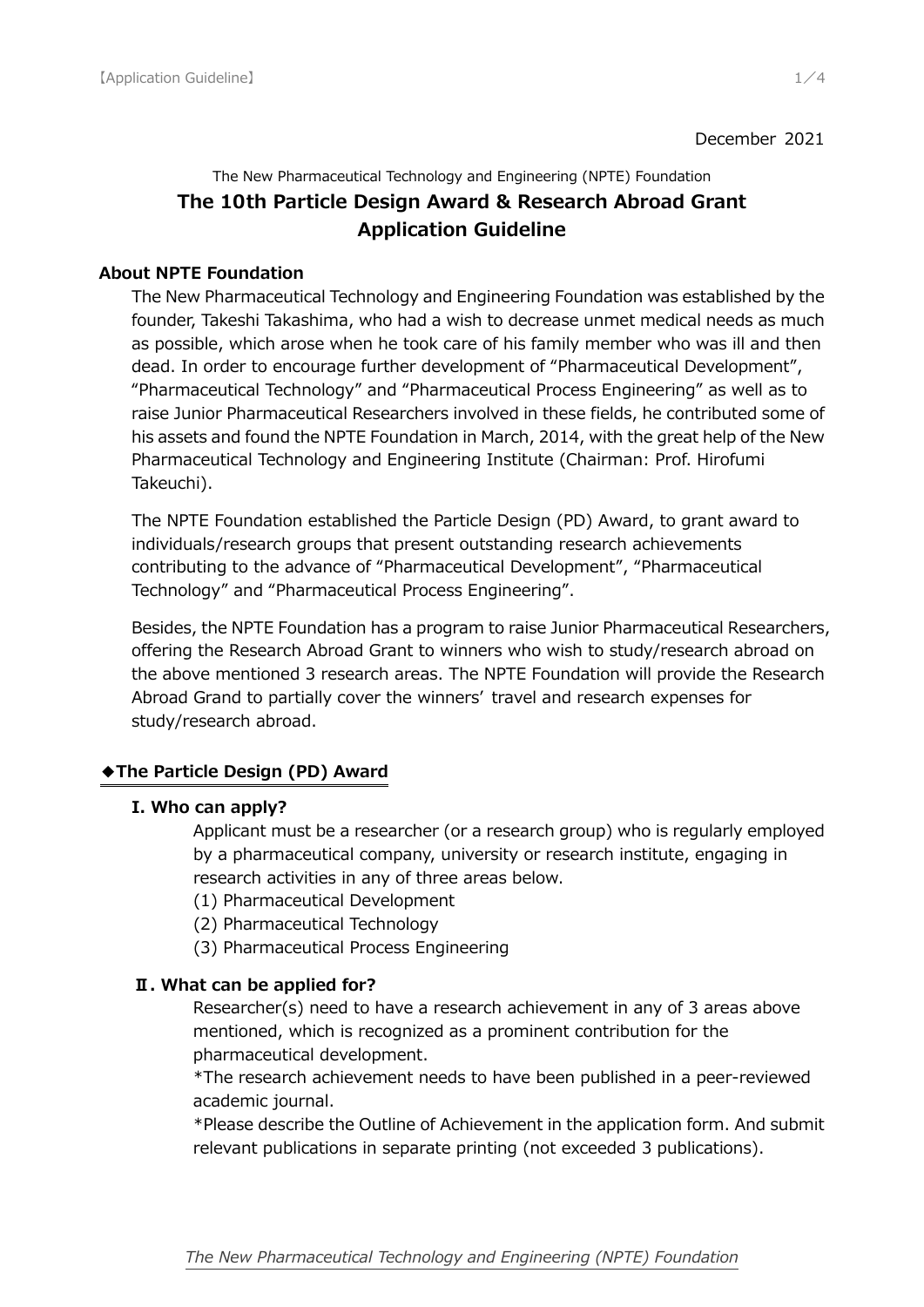### **Ⅲ. Selection Process**

Based on the NPTE Institute Advisory Committee's comments, Directors of NPTE Foundation will select the winner(s) unanimously.

- **Ⅳ. Number of Winners:** 2 winners/year
- **Ⅴ. PD Award Prize:** 1 million JPY/Application

## **Ⅵ. Award Ceremony & Commemorative Presentation**

The PD Award winner(s) shall attend the Award Ceremony at the 20th NPTE Conference organized by the NPTE Institute to be held around July, 2023. The winner shall make its Commemorative Presentation at the NPTE Conference or its related Pharmaceutical Technology Conference.

**Ⅶ. Application Period:** August 1 – November 30, 2022 (Japan Standard Time/JST, UTC+9)

#### **Ⅷ. How to apply:**

A full application form should be completed and submitted at any time before the deadline by either mail (registered mail recommended) or e-mail to the Secretariat of the NPTE Foundation.

It is acceptable either with or without recommendation Forms. Please use Application Form (A) for applicants with recommendation, and Application Form (B) for without recommendation.

\*The application form can be downloaded from the NPTE Foundation website. \*Please describe the Outline of Achievement in the application form. And submit relevant publications in separate printing (not exceeded 3 publications).

#### **◆ Research Abroad Grant**

#### **Ι. About Research Abroad Grant**

The Research Abroad Grant is a grant for researchers who study/research any of the following 3 research areas; "Pharmaceutical Development", "Pharmaceutical Technology" and "Pharmaceutical Process Engineering". The NPTE Foundation will provide the grant to partially cover the winners' travel and research expenses for study and research abroad.

#### **Ⅱ. Number of Winners:** Maximum 2 winners/term

**Ⅲ. Research Abroad Grant:** Maximum\* 1 million JPY/applicant \*The amount of the grant will be determined by Directors of the NPTE Foundation and announced to the winners in the letter of acceptance.

## **Ⅳ. Who can apply?**

Applicant(s) for the Research Abroad Grant must fulfill all of 4 requirements below.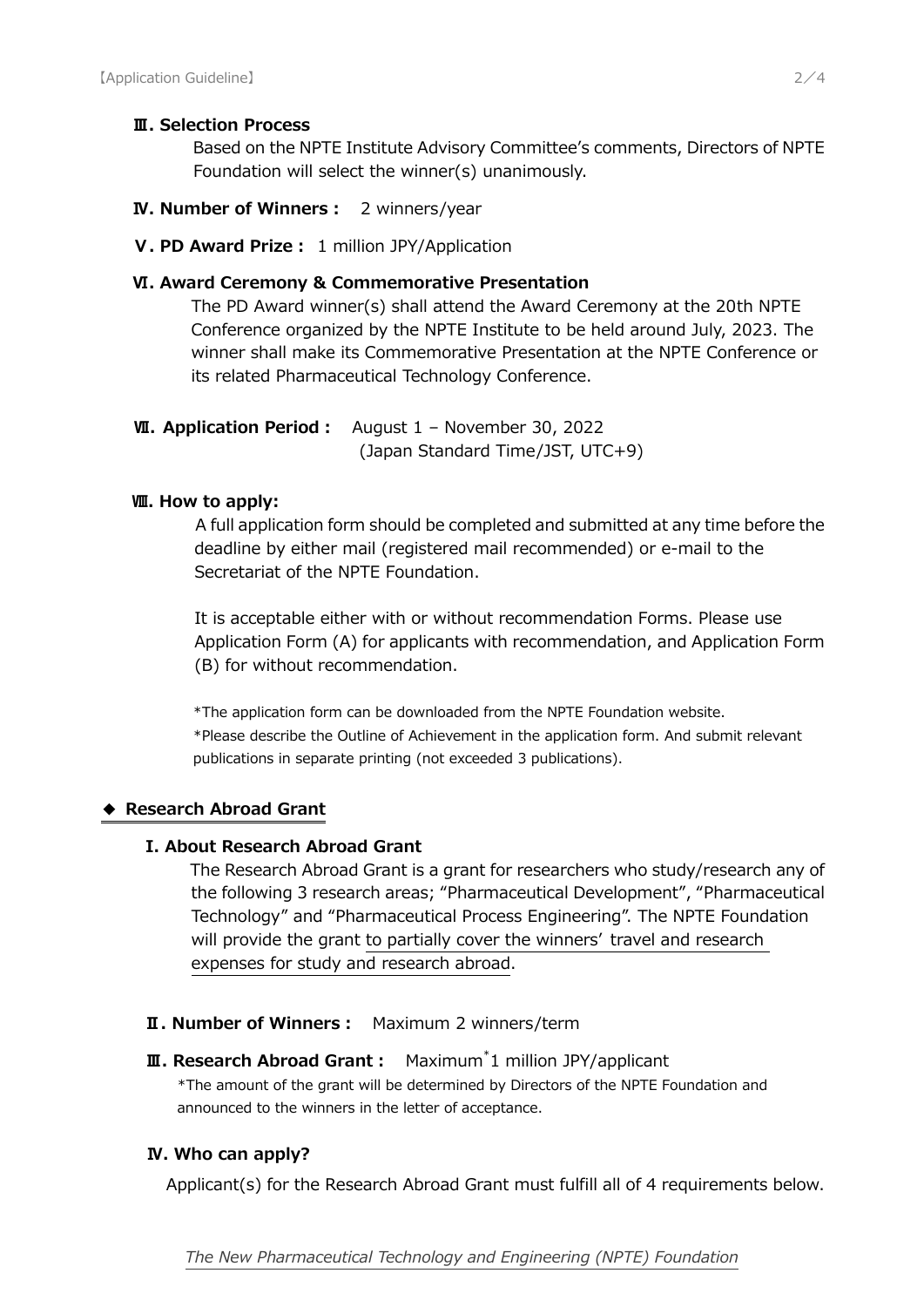- $(1)$  A junior pharmaceutical researcher/engineer who is younger than 40 years old, as of the application deadline of each application term.
- (2) A person who is regularly employed by a pharmaceutical company, college/university or research institute in *Japan*, or enrolled in a master degree or higher course of a college/university in *Japan* as of the application deadline of each application term and engages in research activities of any of 3 areas: Pharmaceutical Development, Pharmaceutical Technology and Pharmaceutical Process Engineering.
- (3) A person who want to study abroad at his/her own wish to research on any of 3 fields mentioned above, and has obtained approval from the person responsible for the research institute where he/she is to study or which has invited him/her as a researcher; and
- $(4)$  A person who will depart from Japan within a year counted from the date of application.

 ※Please specify in the application form, if you have approval from the research institute but your departure date has not fixed yet.

 ※Persons are not eligible, who will return temporarily from a foreign country where they study and leave Japan again during the above mentioned period.

#### **V. Selection Process:**

Based on submitted documents, the NPTE Foundation directors will select the winner(s), who are appointed under the NPTE Foundation bylaw. (When the directors select winner(s), they will refer to the comments from the NPTE Advisory Committee. An interview may be required, if it is necessary.)

#### **Ⅵ. Achievement of Research:**

The winners shall submit a report on the results of the research conducted during the study abroad. Based on the NPTE Institute Advisory Committee's examination outcome, the winner shall make its Commemorative Presentation at the NPTE Conference or its related Pharmaceutical Technology Conference to be held by the NPTE Institute. Otherwise the winner's report shall be submitted to appropriate academic journals or collection of academic papers.

#### **Ⅶ. How to apply:**

Full application forms (A) to (C) should be completed and submitted at any time before the deadline by either mail (registered mail recommended) or e-mail to the secretariat of the NPTE Foundation.

【Application Forms】 \*available only in Japanese

- A. Application Form for the Research Abroad Grant  $1<sup>st</sup>$  Term of 2022
- B. Research Outline
- C.Letter of Recommendation

\*Please download application forms from the NPTE Foundation website and use them.

#### **Ⅷ. Application Period:**

**The 1<sup>st</sup> Term** December 1, 2021 – May 31, 2022  $\leq$  Review in June> **The**  $2^{nd}$  **Term** June 1, 2022 – November 30, 2022 <Review in December>